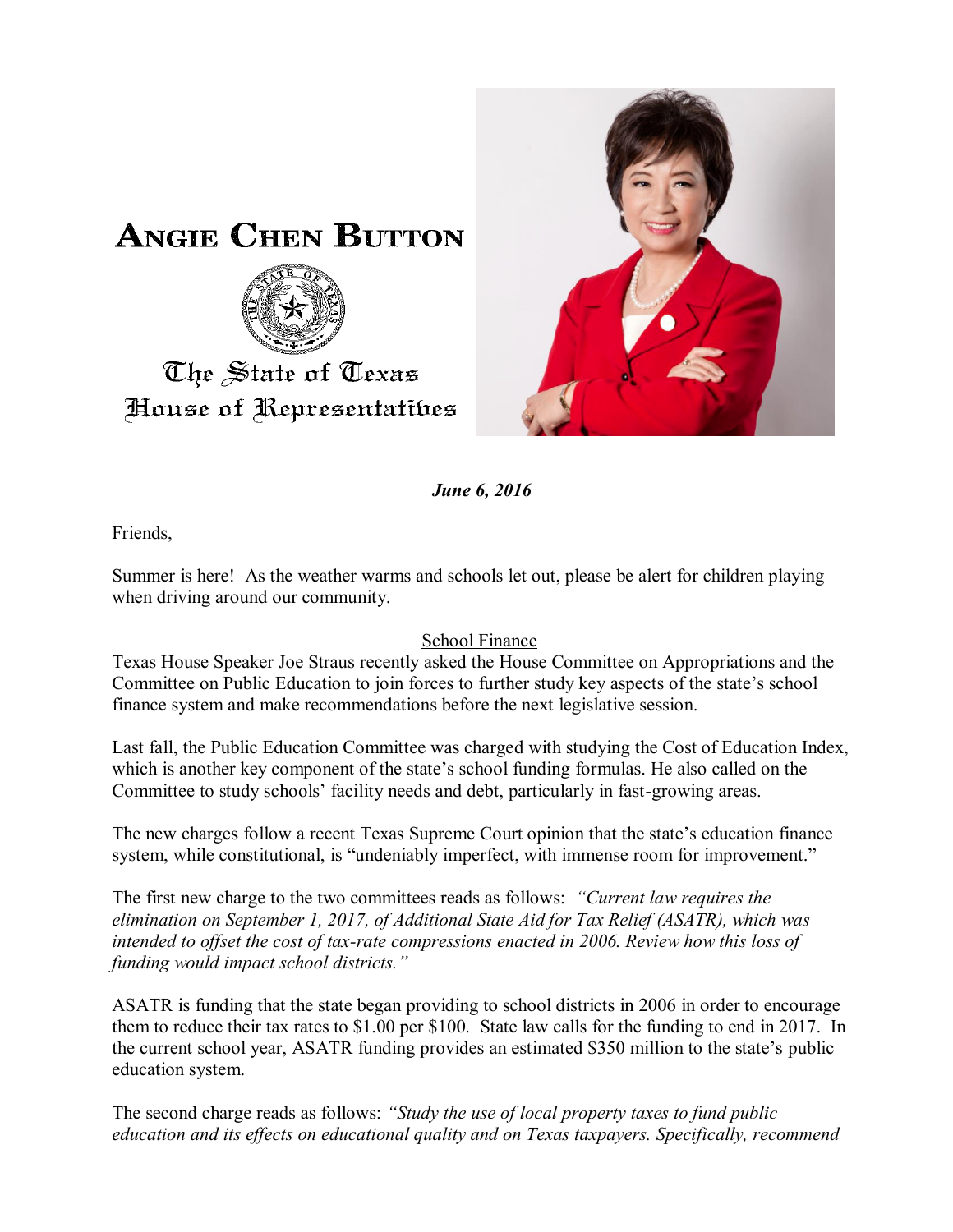*ways to reverse the increasing reliance on recapture payments to fund public education statewide."*

As property values have increased, more school districts have become subject to recapture, meaning that some of their local property tax dollars are sent back to the state and distributed to school districts with less property wealth.

The newly issued charges will allow the House to take a thorough look at school finance to prepare for the upcoming Legislative session which convenes in January 2017.

## Around the District

Last month, the new Raytheon facility up at Richardson's City Line opened and I was pleased to join Gov. Greg Abbott and other colleagues of mine for the ribbon cutting ceremony. I attended the DFW Dragon Boat Festival along with my colleague Sen. Don Huffines that took place in Irving last month. The Texas Public Policy Foundation hosted a breakfast with their executive director, Arlene Wohlgemuth, where I was happy to discuss policies and issues that may appear next legislative session. I attended the Richardson Chamber's special May luncheon which had Comptroller Glenn Hegar as the featured speaker. It is always very insightful when our state elected officials travel up to our area to speak about the status of our state and where we need to move forward. Lastly, I had a wonderful time at the annual Rowlett Stampede night that is hosted by the Rowlett Chamber of Commerce.



Pictured with Councilwoman Marta Gomez Frey, Councilman Scott Dunn, Councilman Bob Townsend, Mayor Paul Voelker, Gov. Greg Abbott, Sen. Van Taylor, Rep. Jeff Leach, Rep. Cindy Burkett, Rep. Jodie Laubenberg and Rep. Matt Shaheen at the Raytheon ribbon cutting